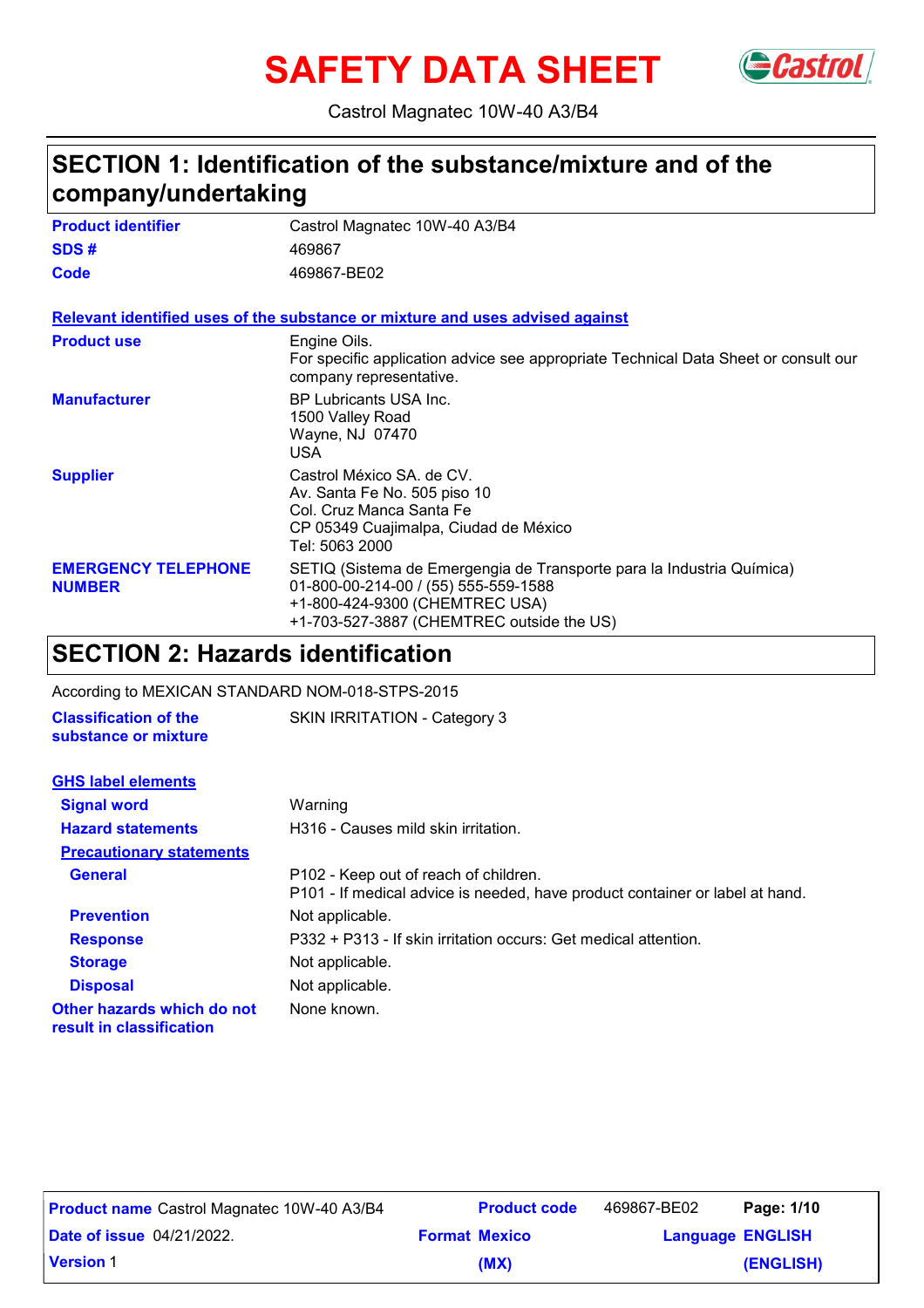### **SECTION 3: Composition/information on ingredients**

**Substance/mixture**

**Mixture** 

Highly refined base oil (IP 346 DMSO extract < 3%). Proprietary performance additives.

| <b>Ingredient name</b>                                                                                                                                                        | <b>CAS number</b>                      | $\frac{9}{6}$           |
|-------------------------------------------------------------------------------------------------------------------------------------------------------------------------------|----------------------------------------|-------------------------|
| Distillates (petroleum), hydrotreated heavy paraffinic<br>Distillates (petroleum), solvent-dewaxed heavy paraffinic<br>Distillates (petroleum), hydrotreated light paraffinic | 64742-54-7<br>64742-65-0<br>64742-55-8 | ≥75 - ≤90<br>≤10<br>-≤3 |
| Phosphorodithioic acid, mixed O,O-bis(1,3-dimethylbutyl and iso-Pr)<br>l esters. zinc salts                                                                                   | 84605-29-8                             | -≤3                     |

Any concentration shown as a range is to protect confidentiality or is due to batch variation.

**There are no additional ingredients present which, within the current knowledge of the supplier and in the concentrations applicable, are classified and hence require reporting in this section.**

**Occupational exposure limits, if available, are listed in Section 8.**

### **SECTION 4: First aid measures**

#### **Description of necessary first aid measures**

| <b>Eye contact</b>                | In case of contact, immediately flush eyes with plenty of water for at least 15<br>minutes. Eyelids should be held away from the eyeball to ensure thorough rinsing.<br>Check for and remove any contact lenses. Get medical attention.                                                                                              |
|-----------------------------------|--------------------------------------------------------------------------------------------------------------------------------------------------------------------------------------------------------------------------------------------------------------------------------------------------------------------------------------|
| <b>Skin contact</b>               | In case of contact, immediately flush skin with plenty of water for at least 15 minutes<br>while removing contaminated clothing and shoes. Wash skin thoroughly with soap<br>and water or use recognized skin cleanser. Wash clothing before reuse. Clean<br>shoes thoroughly before reuse. Get medical attention if symptoms occur. |
| <b>Inhalation</b>                 | If inhaled, remove to fresh air. In case of inhalation of decomposition products in a<br>fire, symptoms may be delayed. The exposed person may need to be kept under<br>medical surveillance for 48 hours. Get medical attention if symptoms occur.                                                                                  |
| <b>Ingestion</b>                  | Do not induce vomiting unless directed to do so by medical personnel. Never give<br>anything by mouth to an unconscious person. If unconscious, place in recovery<br>position and get medical attention immediately. Get medical attention if adverse<br>health effects persist or are severe.                                       |
| <b>Protection of first-aiders</b> | No action shall be taken involving any personal risk or without suitable training. It<br>may be dangerous to the person providing aid to give mouth-to-mouth resuscitation.                                                                                                                                                          |

#### **Most important symptoms/effects, acute and delayed**

**See Section 11 for more detailed information on health effects and symptoms.**

#### **Indication of immediate medical attention and special treatment needed, if necessary**

| <b>Notes to physician</b>  | Treatment should in general be symptomatic and directed to relieving any effects.<br>In case of inhalation of decomposition products in a fire, symptoms may be delayed.<br>The exposed person may need to be kept under medical surveillance for 48 hours. |
|----------------------------|-------------------------------------------------------------------------------------------------------------------------------------------------------------------------------------------------------------------------------------------------------------|
| <b>Specific treatments</b> | No specific treatment.                                                                                                                                                                                                                                      |

### **SECTION 5: Firefighting measures**

| <b>Extinguishing media</b>             |                                                                                  |
|----------------------------------------|----------------------------------------------------------------------------------|
| <b>Suitable extinguishing</b><br>media | In case of fire, use foam, dry chemical or carbon dioxide extinguisher or spray. |
| Unsuitable extinguishing<br>media      | Do not use water jet.                                                            |

| <b>Product name</b> Castrol Magnatec 10W-40 A3/B4 | <b>Product code</b>  | 469867-BE02             | Page: 2/10 |
|---------------------------------------------------|----------------------|-------------------------|------------|
| <b>Date of issue 04/21/2022.</b>                  | <b>Format Mexico</b> | <b>Language ENGLISH</b> |            |
| <b>Version 1</b>                                  | (MX)                 |                         | (ENGLISH)  |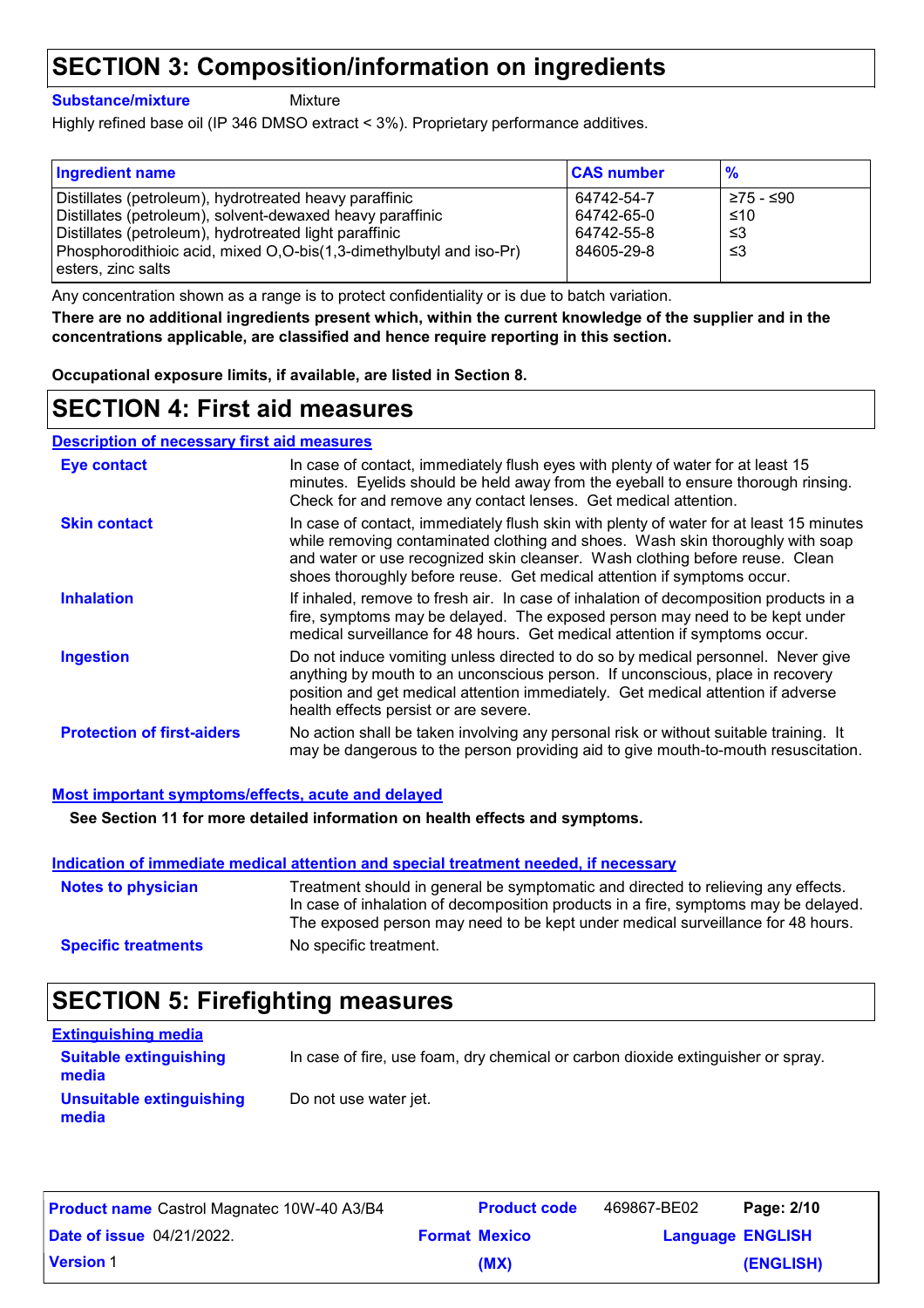## **SECTION 5: Firefighting measures**

| <b>Specific hazards arising</b><br>from the chemical     | In a fire or if heated, a pressure increase will occur and the container may burst.                                                                                                               |
|----------------------------------------------------------|---------------------------------------------------------------------------------------------------------------------------------------------------------------------------------------------------|
| <b>Hazardous thermal</b><br>decomposition products       | Combustion products may include the following:<br>carbon oxides (CO, CO <sub>2</sub> ) (carbon monoxide, carbon dioxide)<br>nitrogen oxides (NO, NO <sub>2</sub> etc.)                            |
| <b>Special protective actions</b><br>for fire-fighters   | No action shall be taken involving any personal risk or without suitable training.<br>Promptly isolate the scene by removing all persons from the vicinity of the incident if<br>there is a fire. |
| <b>Special protective</b><br>equipment for fire-fighters | Fire-fighters should wear positive pressure self-contained breathing apparatus<br>(SCBA) and full turnout gear.                                                                                   |

## **SECTION 6: Accidental release measures**

|                                  | Personal precautions, protective equipment and emergency procedures                                                                                                                                                                                                                                                                                                                                                                |
|----------------------------------|------------------------------------------------------------------------------------------------------------------------------------------------------------------------------------------------------------------------------------------------------------------------------------------------------------------------------------------------------------------------------------------------------------------------------------|
| For non-emergency<br>personnel   | Contact emergency personnel. No action shall be taken involving any personal risk<br>or without suitable training. Evacuate surrounding areas. Keep unnecessary and<br>unprotected personnel from entering. Do not touch or walk through spilled material.<br>Avoid breathing vapor or mist. Provide adequate ventilation. Put on appropriate<br>personal protective equipment. Floors may be slippery; use care to avoid falling. |
| For emergency responders         | Entry into a confined space or poorly ventilated area contaminated with vapor, mist<br>or fume is extremely hazardous without the correct respiratory protective equipment<br>and a safe system of work. Wear self-contained breathing apparatus. Wear a<br>suitable chemical protective suit. Chemical resistant boots. See also the<br>information in "For non-emergency personnel".                                             |
| <b>Environmental precautions</b> | Avoid dispersal of spilled material and runoff and contact with soil, waterways,<br>drains and sewers. Inform the relevant authorities if the product has caused<br>environmental pollution (sewers, waterways, soil or air).                                                                                                                                                                                                      |

#### **Methods and materials for containment and cleaning up**

| <b>Small spill</b> | Stop leak if without risk. Move containers from spill area. Absorb with an inert<br>material and place in an appropriate waste disposal container. Dispose of via a<br>licensed waste disposal contractor.                                                                                                                                                                                                                                                                                                             |
|--------------------|------------------------------------------------------------------------------------------------------------------------------------------------------------------------------------------------------------------------------------------------------------------------------------------------------------------------------------------------------------------------------------------------------------------------------------------------------------------------------------------------------------------------|
| <b>Large spill</b> | Stop leak if without risk. Move containers from spill area. Approach release from<br>upwind. Prevent entry into sewers, water courses, basements or confined areas.<br>Contain and collect spillage with non-combustible, absorbent material e.g. sand,<br>earth, vermiculite or diatomaceous earth and place in container for disposal<br>according to local regulations. Contaminated absorbent material may pose the<br>same hazard as the spilled product. Dispose of via a licensed waste disposal<br>contractor. |

## **SECTION 7: Handling and storage**

### **Precautions for safe handling**

| <b>Protective measures</b>                       | Put on appropriate personal protective equipment (see Section 8). Do not ingest.<br>Avoid contact with eyes, skin and clothing. Avoid breathing vapor or mist. Keep in<br>the original container or an approved alternative made from a compatible material,<br>kept tightly closed when not in use. Empty containers retain product residue and<br>can be hazardous. Do not reuse container. |
|--------------------------------------------------|-----------------------------------------------------------------------------------------------------------------------------------------------------------------------------------------------------------------------------------------------------------------------------------------------------------------------------------------------------------------------------------------------|
| <b>Advice on general</b><br>occupational hygiene | Eating, drinking and smoking should be prohibited in areas where this material is<br>handled, stored and processed. Wash thoroughly after handling. Remove<br>contaminated clothing and protective equipment before entering eating areas. See<br>also Section 8 for additional information on hygiene measures.                                                                              |

| <b>Product name</b> Castrol Magnatec 10W-40 A3/B4 | <b>Product code</b>  | 469867-BE02             | Page: 3/10 |
|---------------------------------------------------|----------------------|-------------------------|------------|
| <b>Date of issue 04/21/2022.</b>                  | <b>Format Mexico</b> | <b>Language ENGLISH</b> |            |
| <b>Version 1</b>                                  | (MX)                 |                         | (ENGLISH)  |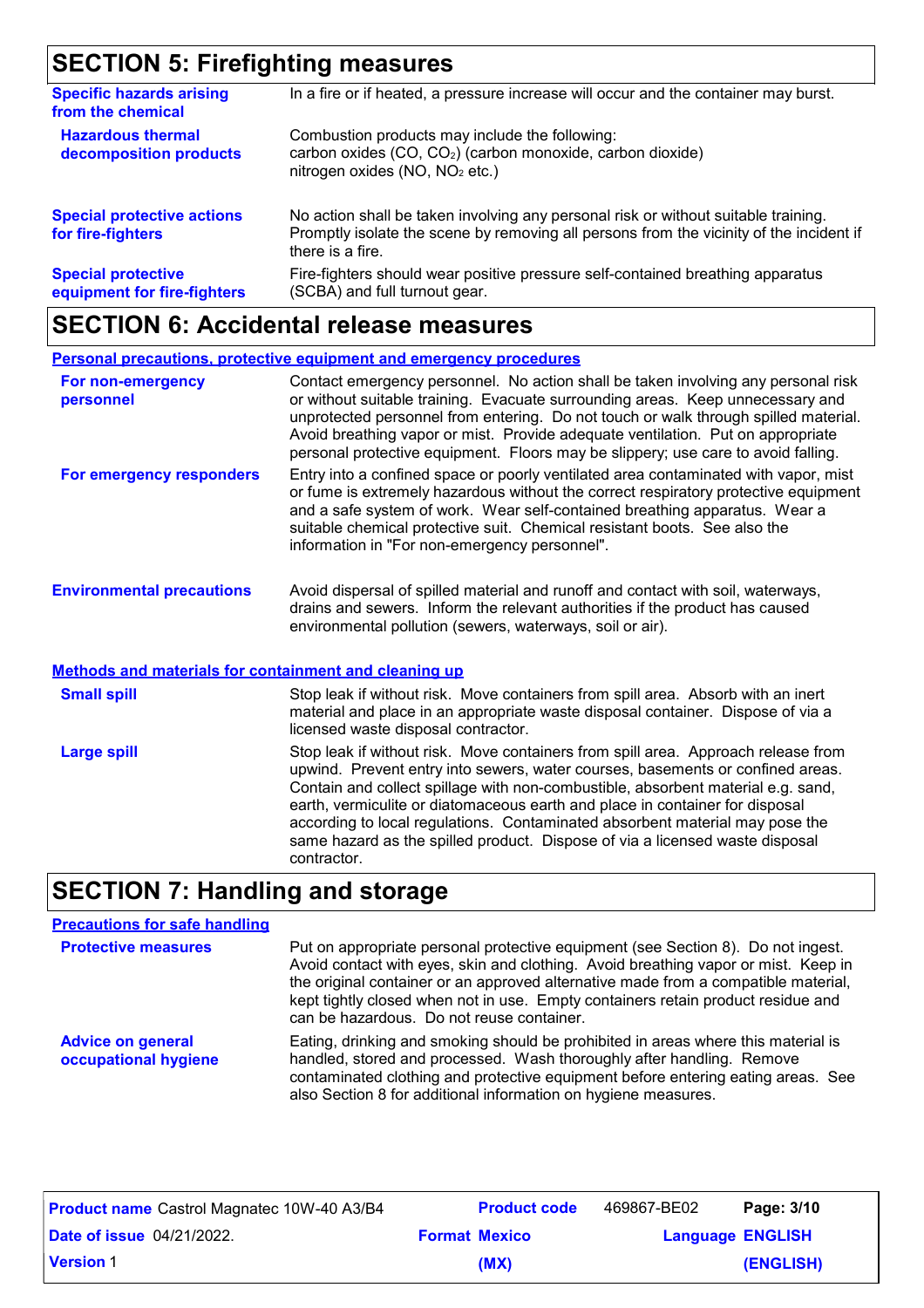## **SECTION 7: Handling and storage**

| <b>Conditions for safe storage,</b><br>including any<br><i>incompatibilities</i> | Store in accordance with local regulations. Store in original container protected<br>from direct sunlight in a dry, cool and well-ventilated area, away from incompatible<br>materials (see Section 10) and food and drink. Keep container tightly closed and                                                                |
|----------------------------------------------------------------------------------|------------------------------------------------------------------------------------------------------------------------------------------------------------------------------------------------------------------------------------------------------------------------------------------------------------------------------|
|                                                                                  | sealed until ready for use. Store and use only in equipment/containers designed for<br>use with this product. Containers that have been opened must be carefully resealed<br>and kept upright to prevent leakage. Do not store in unlabeled containers. Use<br>appropriate containment to avoid environmental contamination. |
| <b>Not suitable</b>                                                              | Prolonged exposure to elevated temperature                                                                                                                                                                                                                                                                                   |

## **SECTION 8: Exposure controls/personal protection**

#### **Control parameters**

#### **Occupational exposure limits**

| <b>Ingredient name</b>                                    | <b>Exposure limits</b>                                                                                       |
|-----------------------------------------------------------|--------------------------------------------------------------------------------------------------------------|
| Distillates (petroleum), hydrotreated heavy paraffinic    | <b>NOM-010-STPS-2014 (Mexico).</b><br>TWA: 5 mg/m <sup>3</sup> 8 hours. Issued/Revised:<br>4/2016 Form: mist |
| Distillates (petroleum), solvent-dewaxed heavy paraffinic | <b>NOM-010-STPS-2014 (Mexico).</b><br>TWA: 5 mg/m <sup>3</sup> 8 hours. Issued/Revised:<br>4/2016 Form: mist |
| Distillates (petroleum), hydrotreated light paraffinic    | <b>NOM-010-STPS-2014 (Mexico).</b><br>TWA: 5 mg/m <sup>3</sup> 8 hours. Issued/Revised:<br>4/2016 Form: mist |

While specific OELs for certain components may be shown in this section, other components may be present in any mist, vapor or dust produced. Therefore, the specific OELs may not be applicable to the product as a whole and are provided for guidance only.

| <b>Appropriate engineering</b><br><b>controls</b> | All activities involving chemicals should be assessed for their risks to health, to<br>ensure exposures are adequately controlled. Personal protective equipment should<br>only be considered after other forms of control measures (e.g. engineering controls)<br>have been suitably evaluated. Personal protective equipment should conform to<br>appropriate standards, be suitable for use, be kept in good condition and properly<br>maintained.<br>Your supplier of personal protective equipment should be consulted for advice on<br>selection and appropriate standards. For further information contact your national<br>organisation for standards.<br>Provide exhaust ventilation or other engineering controls to keep the relevant<br>airborne concentrations below their respective occupational exposure limits.<br>The final choice of protective equipment will depend upon a risk assessment. It is<br>important to ensure that all items of personal protective equipment are compatible. |                     |             |            |
|---------------------------------------------------|---------------------------------------------------------------------------------------------------------------------------------------------------------------------------------------------------------------------------------------------------------------------------------------------------------------------------------------------------------------------------------------------------------------------------------------------------------------------------------------------------------------------------------------------------------------------------------------------------------------------------------------------------------------------------------------------------------------------------------------------------------------------------------------------------------------------------------------------------------------------------------------------------------------------------------------------------------------------------------------------------------------|---------------------|-------------|------------|
| <b>Environmental exposure</b><br>controls         | Emissions from ventilation or work process equipment should be checked to ensure<br>they comply with the requirements of environmental protection legislation. In some<br>cases, fume scrubbers, filters or engineering modifications to the process<br>equipment will be necessary to reduce emissions to acceptable levels.                                                                                                                                                                                                                                                                                                                                                                                                                                                                                                                                                                                                                                                                                 |                     |             |            |
| <b>Individual protection measures</b>             |                                                                                                                                                                                                                                                                                                                                                                                                                                                                                                                                                                                                                                                                                                                                                                                                                                                                                                                                                                                                               |                     |             |            |
| <b>Hygiene measures</b>                           | Wash hands, forearms and face thoroughly after handling chemical products, before<br>eating, smoking and using the lavatory and at the end of the working period.<br>Appropriate techniques should be used to remove potentially contaminated clothing.<br>Wash contaminated clothing before reusing. Ensure that eyewash stations and<br>safety showers are close to the workstation location.                                                                                                                                                                                                                                                                                                                                                                                                                                                                                                                                                                                                               |                     |             |            |
| <b>Eye/face protection</b>                        | Safety glasses with side shields.                                                                                                                                                                                                                                                                                                                                                                                                                                                                                                                                                                                                                                                                                                                                                                                                                                                                                                                                                                             |                     |             |            |
| <b>Skin protection</b>                            |                                                                                                                                                                                                                                                                                                                                                                                                                                                                                                                                                                                                                                                                                                                                                                                                                                                                                                                                                                                                               |                     |             |            |
| <b>Product name Castrol Magnatec 10W-40 A3/B4</b> |                                                                                                                                                                                                                                                                                                                                                                                                                                                                                                                                                                                                                                                                                                                                                                                                                                                                                                                                                                                                               | <b>Product code</b> | 469867-BE02 | Page: 4/10 |

| <b>Product name</b> Castrol Magnatec 10W-40 A3/B4 | <b>Product code</b>  | 469867-BE02             | Page: 4/10 |  |
|---------------------------------------------------|----------------------|-------------------------|------------|--|
| <b>Date of issue</b> 04/21/2022.                  | <b>Format Mexico</b> | <b>Language ENGLISH</b> |            |  |
| <b>Version 1</b>                                  | (MX)                 |                         | (ENGLISH)  |  |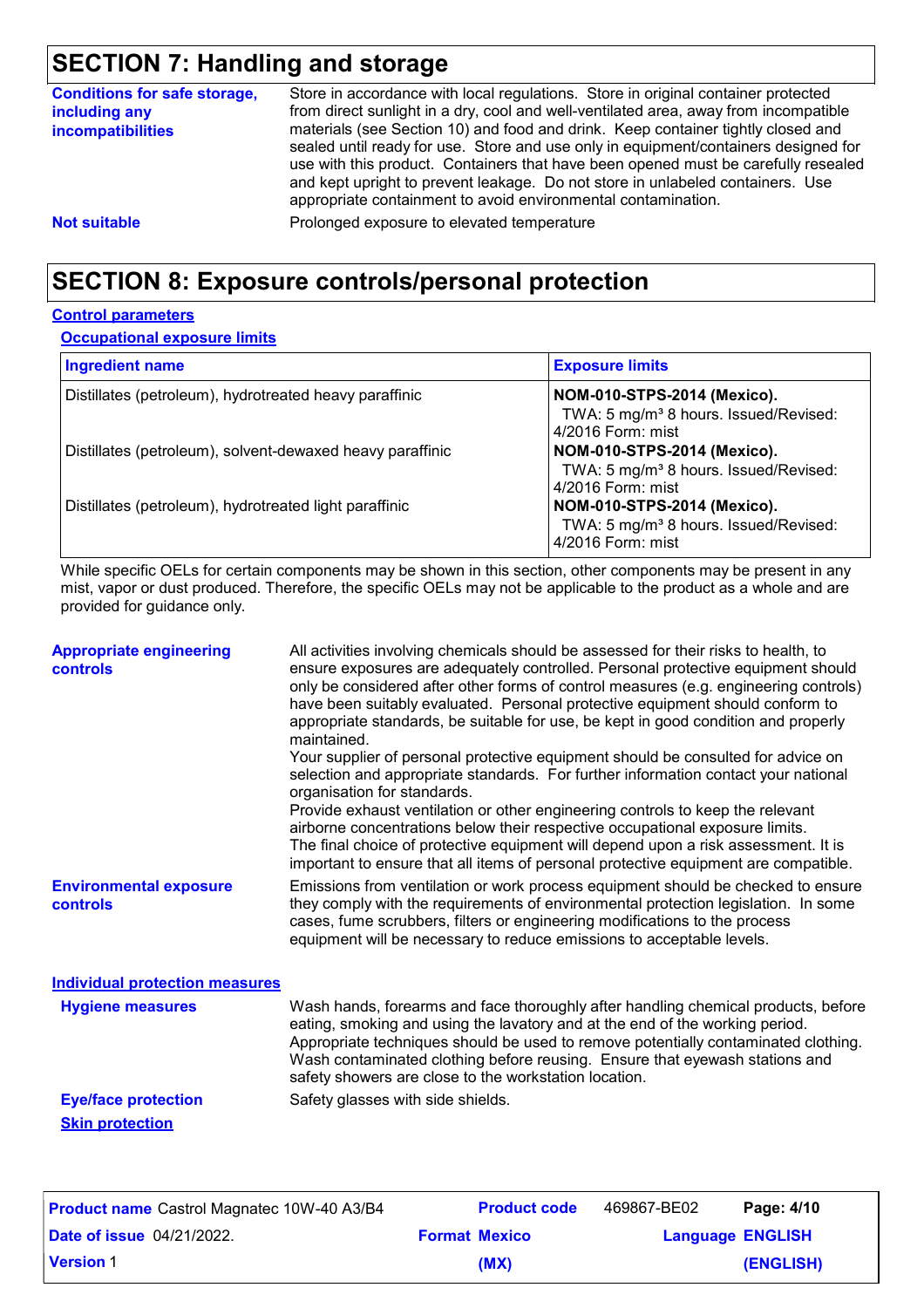## **SECTION 8: Exposure controls/personal protection**

| <b>Hand protection</b>        | Wear protective gloves if prolonged or repeated contact is likely. Wear chemical<br>resistant gloves. Recommended: Nitrile gloves. The correct choice of protective<br>gloves depends upon the chemicals being handled, the conditions of work and use,<br>and the condition of the gloves (even the best chemically resistant glove will break<br>down after repeated chemical exposures). Most gloves provide only a short time of<br>protection before they must be discarded and replaced. Because specific work<br>environments and material handling practices vary, safety procedures should be<br>developed for each intended application. Gloves should therefore be chosen in<br>consultation with the supplier/manufacturer and with a full assessment of the<br>working conditions. |
|-------------------------------|-------------------------------------------------------------------------------------------------------------------------------------------------------------------------------------------------------------------------------------------------------------------------------------------------------------------------------------------------------------------------------------------------------------------------------------------------------------------------------------------------------------------------------------------------------------------------------------------------------------------------------------------------------------------------------------------------------------------------------------------------------------------------------------------------|
| <b>Body protection</b>        | Use of protective clothing is good industrial practice.<br>Personal protective equipment for the body should be selected based on the task<br>being performed and the risks involved and should be approved by a specialist<br>before handling this product.<br>Cotton or polyester/cotton overalls will only provide protection against light<br>superficial contamination that will not soak through to the skin. Overalls should be<br>laundered on a regular basis. When the risk of skin exposure is high (e.g. when<br>cleaning up spillages or if there is a risk of splashing) then chemical resistant aprons<br>and/or impervious chemical suits and boots will be required.                                                                                                           |
| <b>Other skin protection</b>  | Appropriate footwear and any additional skin protection measures should be<br>selected based on the task being performed and the risks involved and should be<br>approved by a specialist before handling this product.                                                                                                                                                                                                                                                                                                                                                                                                                                                                                                                                                                         |
| <b>Respiratory protection</b> | In case of insufficient ventilation, wear suitable respiratory equipment.<br>The correct choice of respiratory protection depends upon the chemicals being<br>handled, the conditions of work and use, and the condition of the respiratory<br>equipment. Safety procedures should be developed for each intended application.<br>Respiratory protection equipment should therefore be chosen in consultation with<br>the supplier/manufacturer and with a full assessment of the working conditions.                                                                                                                                                                                                                                                                                           |

## **SECTION 9: Physical and chemical properties**

The conditions of measurement of all properties are at standard temperature and pressure unless otherwise indicated.

| <b>Appearance</b>                                                 |                                                                                       |
|-------------------------------------------------------------------|---------------------------------------------------------------------------------------|
| <b>Physical state</b>                                             | Liquid.                                                                               |
| <b>Color</b>                                                      | Amber. [Light]                                                                        |
| <b>Odor</b>                                                       | Not available.                                                                        |
| <b>Odor threshold</b>                                             | Not available.                                                                        |
| рH                                                                | Not applicable.                                                                       |
| <b>Melting point/freezing point</b>                               | Not available.                                                                        |
| <b>Boiling point, initial boiling</b><br>point, and boiling range | Not available.                                                                        |
| <b>Flash point</b>                                                | Closed cup: 202°C (395.6°F) [Pensky-Martens]<br>Open cup: 226°C (438.8°F) [Cleveland] |
| <b>Pour point</b>                                                 | -42 $^{\circ}$ C                                                                      |
| <b>Evaporation rate</b>                                           | Not available.                                                                        |
| <b>Flammability</b>                                               | Not applicable. Based on - Physical state                                             |
| Lower and upper explosion<br>limit/flammability limit             | Not available.                                                                        |
| <b>Vapor pressure</b>                                             |                                                                                       |

| <b>Product name</b> Castrol Magnatec 10W-40 A3/B4 | <b>Product code</b>  | 469867-BE02             | Page: 5/10 |
|---------------------------------------------------|----------------------|-------------------------|------------|
| <b>Date of issue 04/21/2022.</b>                  | <b>Format Mexico</b> | <b>Language ENGLISH</b> |            |
| <b>Version 1</b>                                  | (MX)                 |                         | (ENGLISH)  |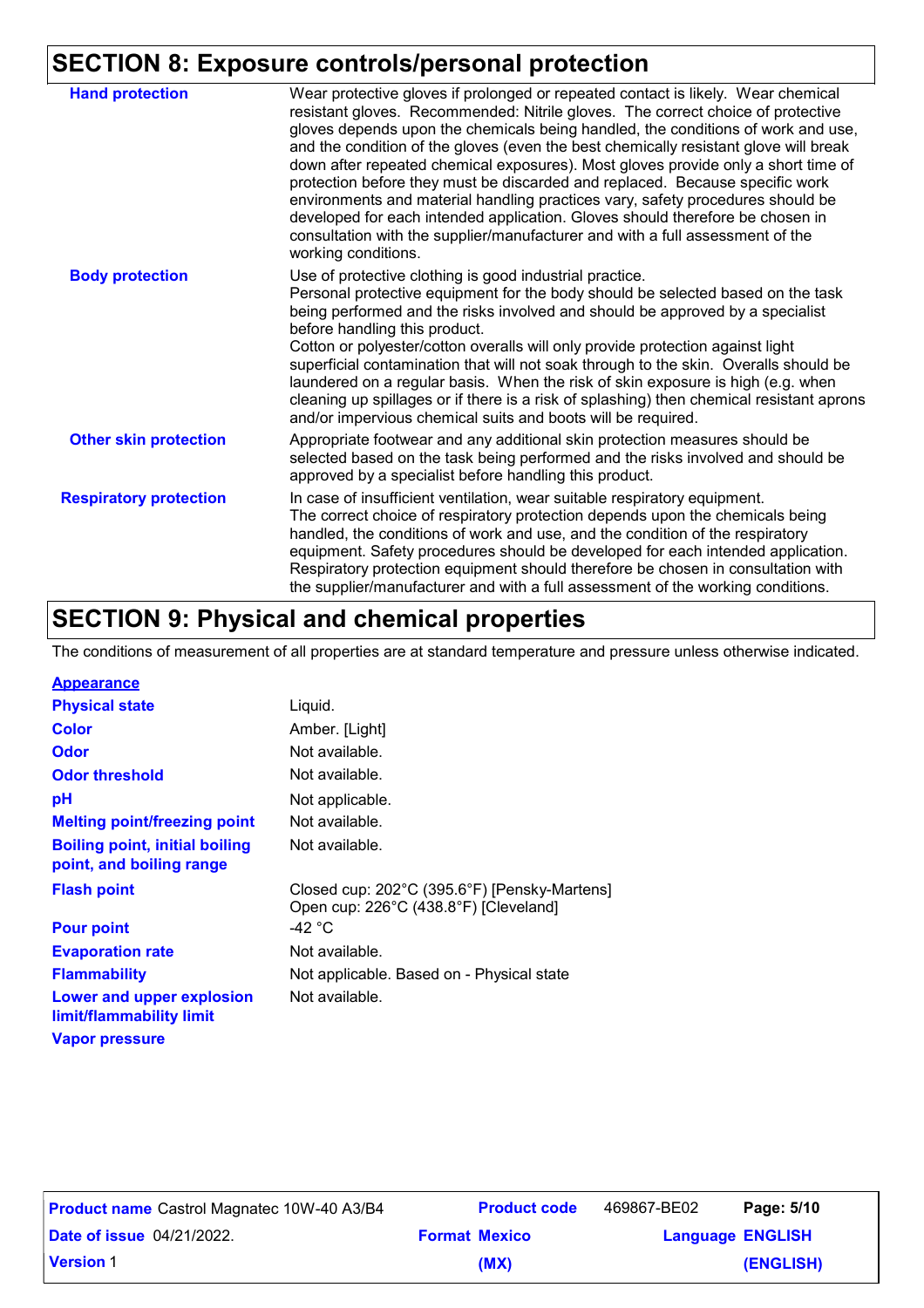## **SECTION 9: Physical and chemical properties**

|                                                   |                                                                                                                                   | Vapor Pressure at 20°C |         |                    |          |     | Vapor pressure at 50°C |
|---------------------------------------------------|-----------------------------------------------------------------------------------------------------------------------------------|------------------------|---------|--------------------|----------|-----|------------------------|
|                                                   | <b>Ingredient name</b>                                                                                                            | mm Hg                  | kPa     | <b>Method</b>      | mm<br>Hg | kPa | <b>Method</b>          |
|                                                   | Distillates (petroleum),<br>hydrotreated heavy<br>paraffinic                                                                      | <0.08                  | < 0.011 | <b>ASTM D 5191</b> |          |     |                        |
|                                                   | Distillates (petroleum),<br>solvent-dewaxed heavy<br>paraffinic                                                                   | 0.08                   | < 0.011 | <b>ASTM D 5191</b> |          |     |                        |
|                                                   | Distillates (petroleum),<br>hydrotreated heavy<br>paraffinic                                                                      | < 0.08                 | < 0.011 | <b>ASTM D 5191</b> |          |     |                        |
|                                                   | Phosphorodithioic acid,<br>mixed O,O-bis<br>(1,3-dimethylbutyl and<br>iso-Pr) esters, zinc salts                                  | 0                      | 0       | EU A.4             | 0        | 0   | EU A.4                 |
| <b>Relative vapor density</b>                     | Not available.                                                                                                                    |                        |         |                    |          |     |                        |
| <b>Density</b>                                    | <1000 kg/m <sup>3</sup> (<1 g/cm <sup>3</sup> ) at 15 <sup>°</sup> C                                                              |                        |         |                    |          |     |                        |
| <b>Relative density</b>                           | Not available.                                                                                                                    |                        |         |                    |          |     |                        |
| <b>Solubility</b>                                 | insoluble in water.                                                                                                               |                        |         |                    |          |     |                        |
| <b>Partition coefficient: n-</b><br>octanol/water | Not applicable.                                                                                                                   |                        |         |                    |          |     |                        |
| <b>Auto-ignition temperature</b>                  | Not available.                                                                                                                    |                        |         |                    |          |     |                        |
| <b>Decomposition temperature</b>                  | Not available.                                                                                                                    |                        |         |                    |          |     |                        |
| <b>Viscosity</b>                                  | Kinematic: 101.1 mm <sup>2</sup> /s (101.1 cSt) at 40°C<br>Kinematic: 13.8 to 16.2 mm <sup>2</sup> /s (13.8 to 16.2 cSt) at 100°C |                        |         |                    |          |     |                        |
| <b>Molecular weight</b>                           | Not applicable.                                                                                                                   |                        |         |                    |          |     |                        |
| <b>Particle characteristics</b>                   |                                                                                                                                   |                        |         |                    |          |     |                        |
| <b>Median particle size</b>                       | Not applicable.                                                                                                                   |                        |         |                    |          |     |                        |

# **SECTION 10: Stability and reactivity**

| <b>Reactivity</b>                            | No specific test data available for this product. Refer to Conditions to avoid and<br>Incompatible materials for additional information.                                   |
|----------------------------------------------|----------------------------------------------------------------------------------------------------------------------------------------------------------------------------|
| <b>Chemical stability</b>                    | The product is stable.                                                                                                                                                     |
| <b>Possibility of hazardous</b><br>reactions | Under normal conditions of storage and use, hazardous reactions will not occur.<br>Under normal conditions of storage and use, hazardous polymerization will not<br>occur. |
| <b>Conditions to avoid</b>                   | Avoid all possible sources of ignition (spark or flame).                                                                                                                   |
| <b>Incompatible materials</b>                | Reactive or incompatible with the following materials: oxidizing materials.                                                                                                |
| <b>Hazardous decomposition</b><br>products   | Under normal conditions of storage and use, hazardous decomposition products<br>should not be produced.                                                                    |

| <b>Product name</b> Castrol Magnatec 10W-40 A3/B4 | <b>Product code</b>  | 469867-BE02             | Page: 6/10 |
|---------------------------------------------------|----------------------|-------------------------|------------|
| <b>Date of issue 04/21/2022.</b>                  | <b>Format Mexico</b> | <b>Language ENGLISH</b> |            |
| <b>Version 1</b>                                  | (MX)                 |                         | (ENGLISH)  |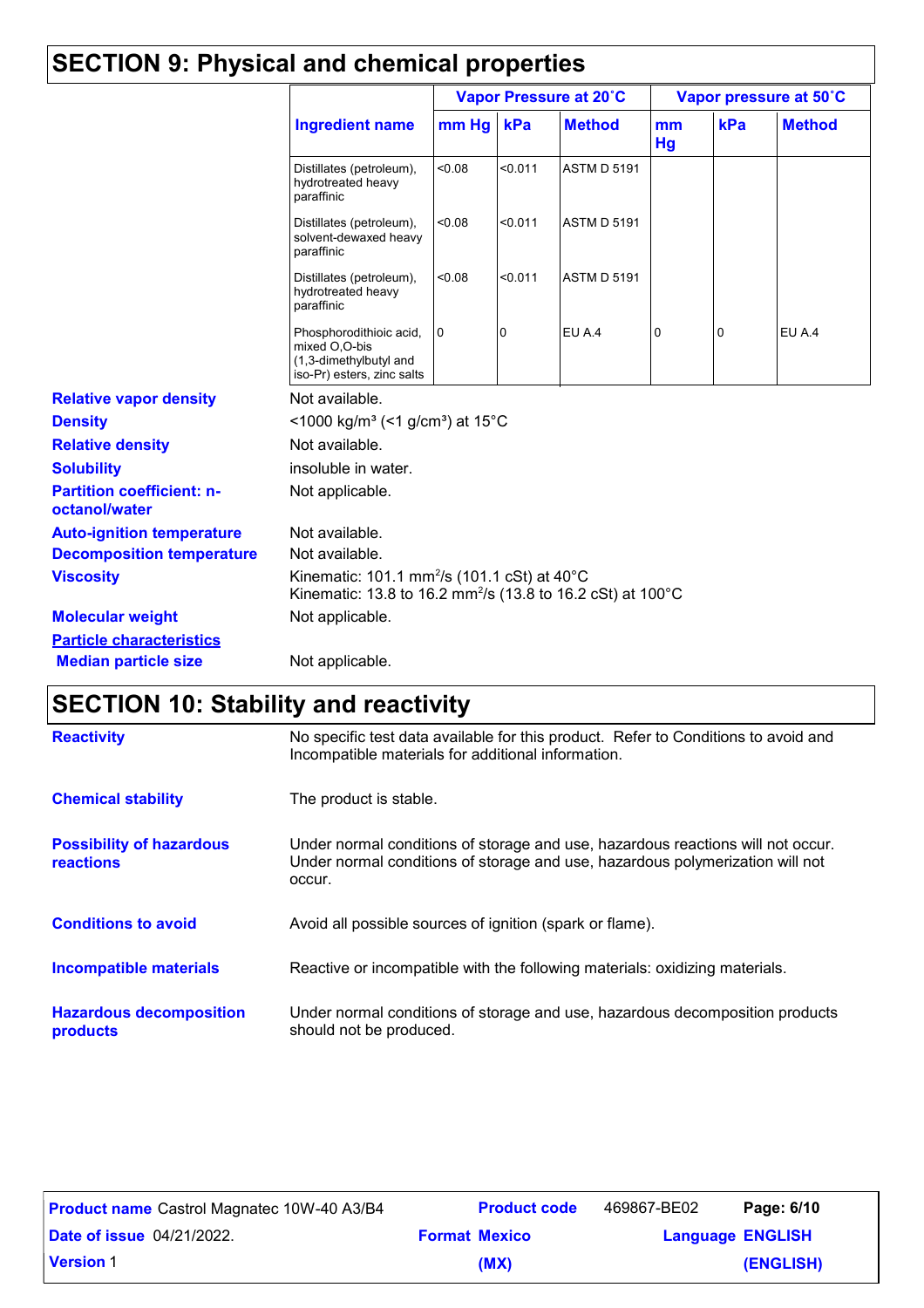## **SECTION 11: Toxicological information**

### **Information on toxicological effects**

| <b>Aspiration hazard</b>                               |                                                                                             |                                                                                                                                                                                                                                                                                                                                        |
|--------------------------------------------------------|---------------------------------------------------------------------------------------------|----------------------------------------------------------------------------------------------------------------------------------------------------------------------------------------------------------------------------------------------------------------------------------------------------------------------------------------|
| <b>Name</b>                                            |                                                                                             | <b>Result</b>                                                                                                                                                                                                                                                                                                                          |
| Distillates (petroleum), hydrotreated heavy paraffinic |                                                                                             | <b>ASPIRATION HAZARD - Category 1</b>                                                                                                                                                                                                                                                                                                  |
|                                                        |                                                                                             |                                                                                                                                                                                                                                                                                                                                        |
| <b>Information on the likely</b><br>routes of exposure | Routes of entry anticipated: Dermal, Inhalation.                                            |                                                                                                                                                                                                                                                                                                                                        |
| <b>Potential acute health effects</b>                  |                                                                                             |                                                                                                                                                                                                                                                                                                                                        |
| <b>Eye contact</b>                                     | No known significant effects or critical hazards.                                           |                                                                                                                                                                                                                                                                                                                                        |
| <b>Skin contact</b>                                    | Causes mild skin irritation. Defatting to the skin.                                         |                                                                                                                                                                                                                                                                                                                                        |
| <b>Inhalation</b>                                      | may be delayed following exposure.                                                          | Exposure to decomposition products may cause a health hazard. Serious effects                                                                                                                                                                                                                                                          |
| <b>Ingestion</b>                                       | Irritating to mouth, throat and stomach.                                                    |                                                                                                                                                                                                                                                                                                                                        |
|                                                        | Symptoms related to the physical, chemical and toxicological characteristics                |                                                                                                                                                                                                                                                                                                                                        |
| <b>Eye contact</b>                                     | Adverse symptoms may include the following:<br>pain or irritation<br>watering<br>redness    |                                                                                                                                                                                                                                                                                                                                        |
| <b>Skin contact</b>                                    | Adverse symptoms may include the following:<br>irritation<br>redness<br>dryness<br>cracking |                                                                                                                                                                                                                                                                                                                                        |
| <b>Inhalation</b>                                      | No specific data.                                                                           |                                                                                                                                                                                                                                                                                                                                        |
| <b>Ingestion</b>                                       | No specific data.                                                                           |                                                                                                                                                                                                                                                                                                                                        |
|                                                        | Delayed and immediate effects and also chronic effects from short and long term exposure    |                                                                                                                                                                                                                                                                                                                                        |
| <b>Short term exposure</b>                             |                                                                                             |                                                                                                                                                                                                                                                                                                                                        |
| <b>Potential immediate</b><br>effects                  | Not available.                                                                              |                                                                                                                                                                                                                                                                                                                                        |
| <b>Potential delayed effects</b>                       | Not available.                                                                              |                                                                                                                                                                                                                                                                                                                                        |
| Long term exposure                                     |                                                                                             |                                                                                                                                                                                                                                                                                                                                        |
| <b>Potential immediate</b><br>effects                  | Not available.                                                                              |                                                                                                                                                                                                                                                                                                                                        |
| <b>Potential delayed effects</b>                       | Not available.                                                                              |                                                                                                                                                                                                                                                                                                                                        |
| <b>Potential chronic health effects</b>                |                                                                                             |                                                                                                                                                                                                                                                                                                                                        |
| <b>General</b>                                         | USED ENGINE OILS<br>high standard of personal hygiene maintained.                           | Combustion products resulting from the operation of internal combustion engines<br>contaminate engine oils during use. Used engine oil may contain hazardous<br>components which have the potential to cause skin cancer. Frequent or prolonged<br>contact with all types and makes of used engine oil must therefore be avoided and a |
| <b>Carcinogenicity</b>                                 | No known significant effects or critical hazards.                                           |                                                                                                                                                                                                                                                                                                                                        |
| <b>Mutagenicity</b>                                    | No known significant effects or critical hazards.                                           |                                                                                                                                                                                                                                                                                                                                        |
| <b>Teratogenicity</b>                                  | No known significant effects or critical hazards.                                           |                                                                                                                                                                                                                                                                                                                                        |
| <b>Developmental effects</b>                           | No known significant effects or critical hazards.                                           |                                                                                                                                                                                                                                                                                                                                        |
| <b>Fertility effects</b>                               | No known significant effects or critical hazards.                                           |                                                                                                                                                                                                                                                                                                                                        |

#### **Numerical measures of toxicity**

| <b>Product name</b> Castrol Magnatec 10W-40 A3/B4 | <b>Product code</b>  | 469867-BE02             | Page: 7/10 |
|---------------------------------------------------|----------------------|-------------------------|------------|
| <b>Date of issue</b> 04/21/2022.                  | <b>Format Mexico</b> | <b>Language ENGLISH</b> |            |
| <b>Version 1</b>                                  | (MX)                 |                         | (ENGLISH)  |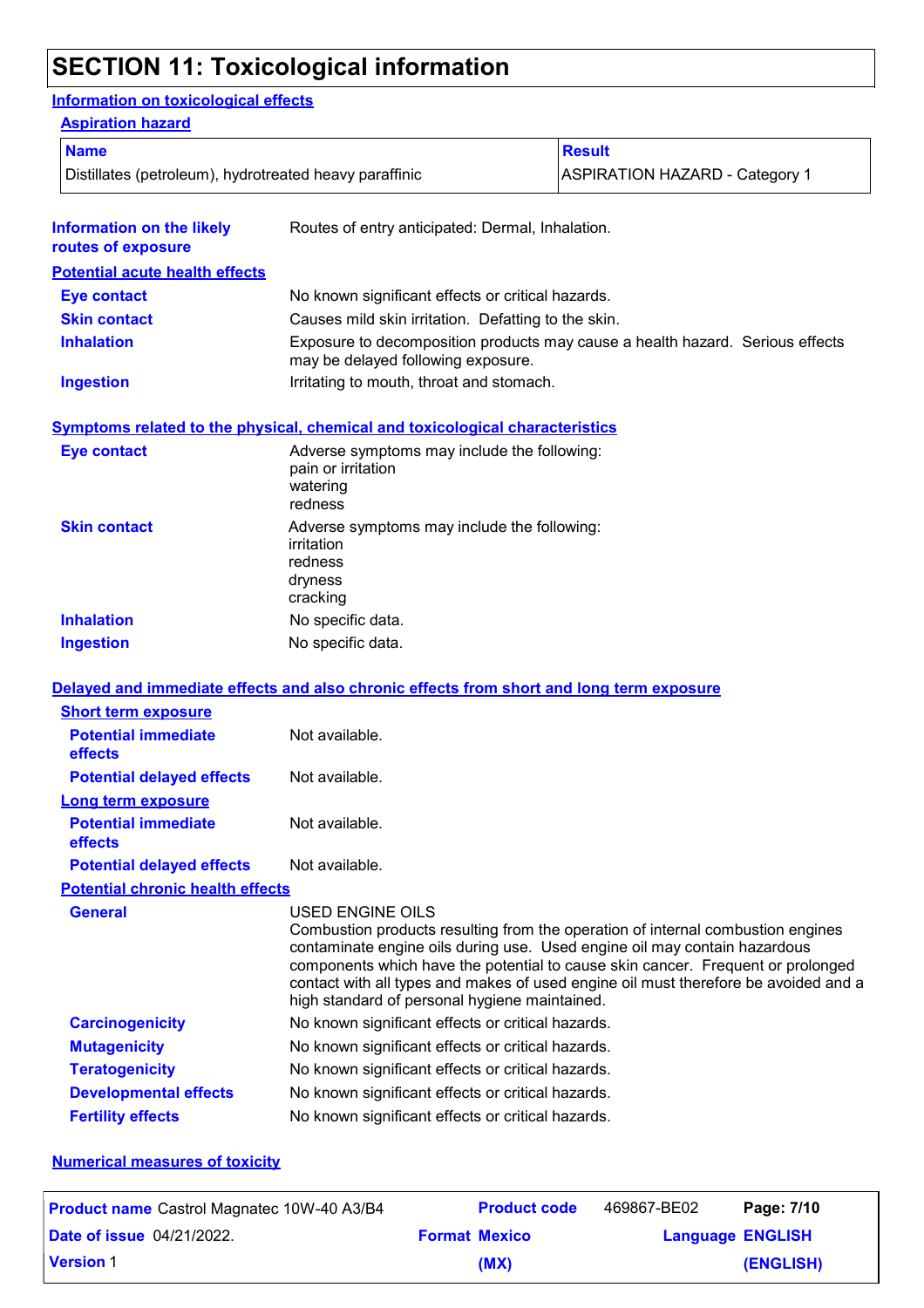### **SECTION 11: Toxicological information**

**Acute toxicity estimates**

Not available.

### **SECTION 12: Ecological information**

#### **Toxicity**

No testing has been performed by the manufacturer.

#### **Persistence and degradability**

Expected to be biodegradable.

#### **Bioaccumulative potential**

This product is not expected to bioaccumulate through food chains in the environment.

| <b>Mobility in soil</b>                                 |                                                                                                                           |
|---------------------------------------------------------|---------------------------------------------------------------------------------------------------------------------------|
| <b>Soil/water partition</b><br><b>coefficient (Koc)</b> | Not available.                                                                                                            |
| <b>Mobility</b>                                         | Spillages may penetrate the soil causing ground water contamination.                                                      |
| <b>Other adverse effects</b>                            | No known significant effects or critical hazards.                                                                         |
| <b>Other ecological information</b>                     | Spills may form a film on water surfaces causing physical damage to organisms.<br>Oxygen transfer could also be impaired. |

### **SECTION 13: Disposal considerations**

The generation of waste should be avoided or minimized wherever possible. Significant quantities of waste product residues should not be disposed of via the foul sewer but processed in a suitable effluent treatment plant. Dispose of surplus and non-recyclable products via a licensed waste disposal contractor. Disposal of this product, solutions and any by-products should at all times comply with the requirements of environmental protection and waste disposal legislation and any regional local authority requirements. Waste packaging should be recycled. Incineration or landfill should only be considered when recycling is not feasible. This material and its container must be disposed of in a safe way. Care should be taken when handling emptied containers that have not been cleaned or rinsed out. Empty containers or liners may retain some product residues. Avoid dispersal of spilled material and runoff and contact with soil, waterways, drains and sewers. **Disposal methods**

### **SECTION 14: Transport information**

|                                                    | <b>DOT Classification</b> | <b>IMDG</b>    | <b>IATA/ICAO</b> |
|----------------------------------------------------|---------------------------|----------------|------------------|
| <b>UN number</b>                                   | Not regulated.            | Not regulated. | Not regulated.   |
| <b>UN proper shipping</b><br>name                  | -                         |                |                  |
| <b>Transport hazard class</b><br>(e <sub>s</sub> ) | $\overline{\phantom{0}}$  | -              |                  |

| <b>Product name</b> Castrol Magnatec 10W-40 A3/B4 | <b>Product code</b>  | 469867-BE02             | Page: 8/10 |
|---------------------------------------------------|----------------------|-------------------------|------------|
| <b>Date of issue 04/21/2022.</b>                  | <b>Format Mexico</b> | <b>Language ENGLISH</b> |            |
| <b>Version 1</b>                                  | (MX)                 |                         | (ENGLISH)  |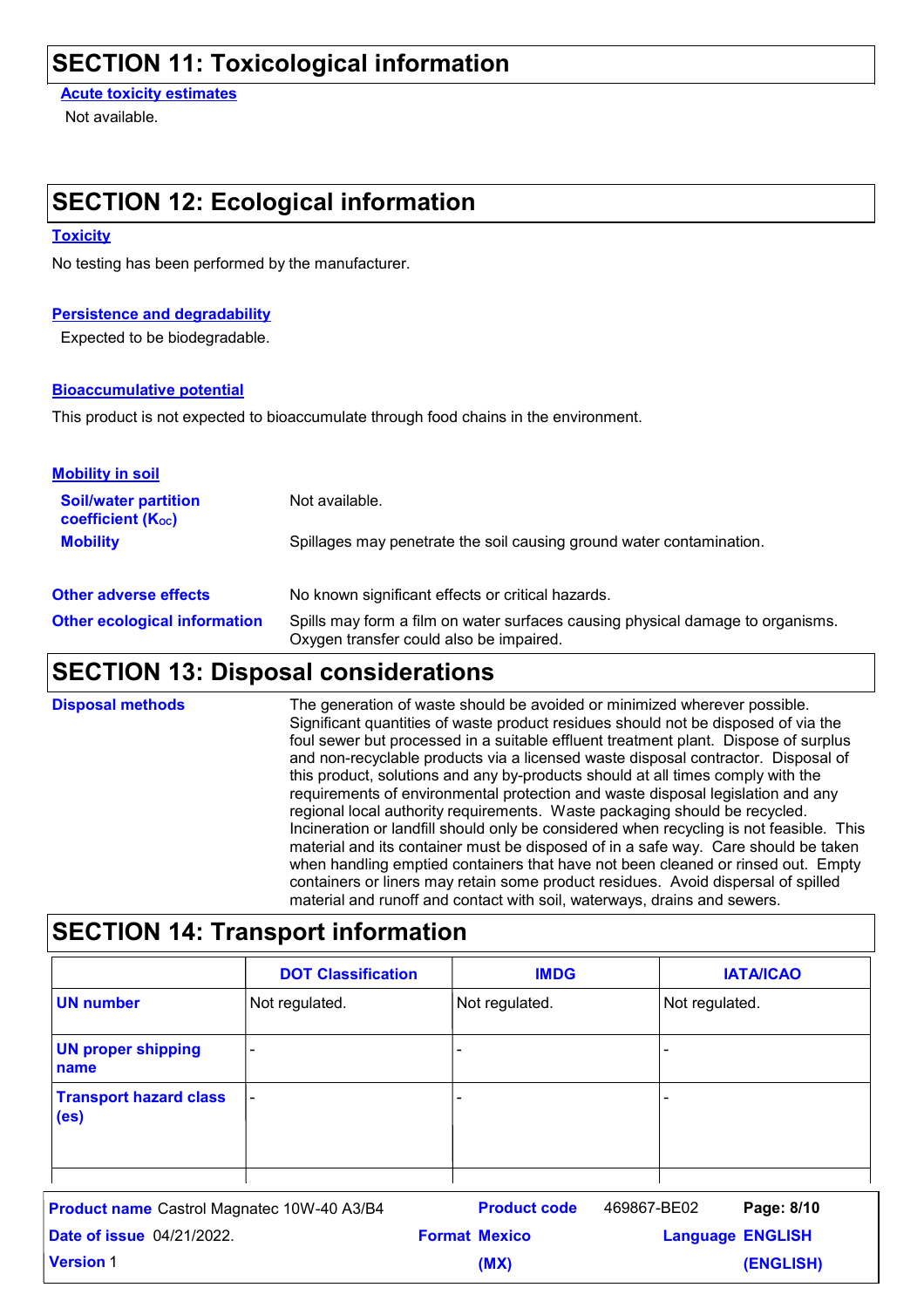| <b>SECTION 14: Transport information</b> |                          |     |     |  |  |
|------------------------------------------|--------------------------|-----|-----|--|--|
| <b>Packing group</b>                     |                          |     |     |  |  |
| <b>Environmental hazards</b>             | l No.                    | No. | No. |  |  |
| <b>Additional information</b>            | $\overline{\phantom{a}}$ |     |     |  |  |

**Special precautions for user** Not available.

**Transport in bulk according to IMO instruments** Not available.

## **SECTION 15: Regulatory information**

#### **International regulations**

|                                                              | <b>Chemical Weapon Convention List Schedules I, II &amp; III Chemicals</b>                                                     |
|--------------------------------------------------------------|--------------------------------------------------------------------------------------------------------------------------------|
| Not listed.                                                  |                                                                                                                                |
| <b>Montreal Protocol</b>                                     |                                                                                                                                |
| Not listed.                                                  |                                                                                                                                |
|                                                              | <b>Stockholm Convention on Persistent Organic Pollutants</b>                                                                   |
| Not listed.                                                  |                                                                                                                                |
|                                                              | <b>Rotterdam Convention on Prior Informed Consent (PIC)</b>                                                                    |
| Not listed.                                                  |                                                                                                                                |
| <b>UNECE Aarhus Protocol on POPs and Heavy Metals</b>        |                                                                                                                                |
| Not listed.                                                  |                                                                                                                                |
| <b>Other regulations</b>                                     |                                                                                                                                |
| <b>Australia inventory (AIIC)</b>                            | At least one component is not listed.                                                                                          |
| <b>Canada inventory</b>                                      | At least one component is not listed.                                                                                          |
| <b>China inventory (IECSC)</b>                               | At least one component is not listed.                                                                                          |
| <b>Japan inventory (CSCL)</b>                                | At least one component is not listed.                                                                                          |
| <b>Korea inventory (KECI)</b>                                | All components are listed or exempted.                                                                                         |
| <b>Philippines inventory</b><br>(PICCS)                      | At least one component is not listed.                                                                                          |
| <b>Taiwan Chemical</b><br><b>Substances Inventory (TCSI)</b> | All components are listed or exempted.                                                                                         |
| <b>United States inventory</b><br>(TSCA 8b)                  | At least one component is not listed.                                                                                          |
| <b>REACH Status</b>                                          | The company, as identified in Section 1, sells this product in the EU in compliance<br>with the current requirements of REACH. |

## **SECTION 16: Other information**

| <b>History</b>                    |                            |
|-----------------------------------|----------------------------|
| Date of issue/Date of<br>revision | 04/21/2022.                |
| Date of previous issue            | No previous validation.    |
| <b>Prepared by</b>                | <b>Product Stewardship</b> |

| <b>Product name Castrol Magnatec 10W-40 A3/B4</b> |                      | <b>Product code</b> | 469867-BE02             | Page: 9/10 |
|---------------------------------------------------|----------------------|---------------------|-------------------------|------------|
| <b>Date of issue 04/21/2022.</b>                  | <b>Format Mexico</b> |                     | <b>Language ENGLISH</b> |            |
| <b>Version 1</b>                                  |                      | (MX)                |                         | (ENGLISH)  |